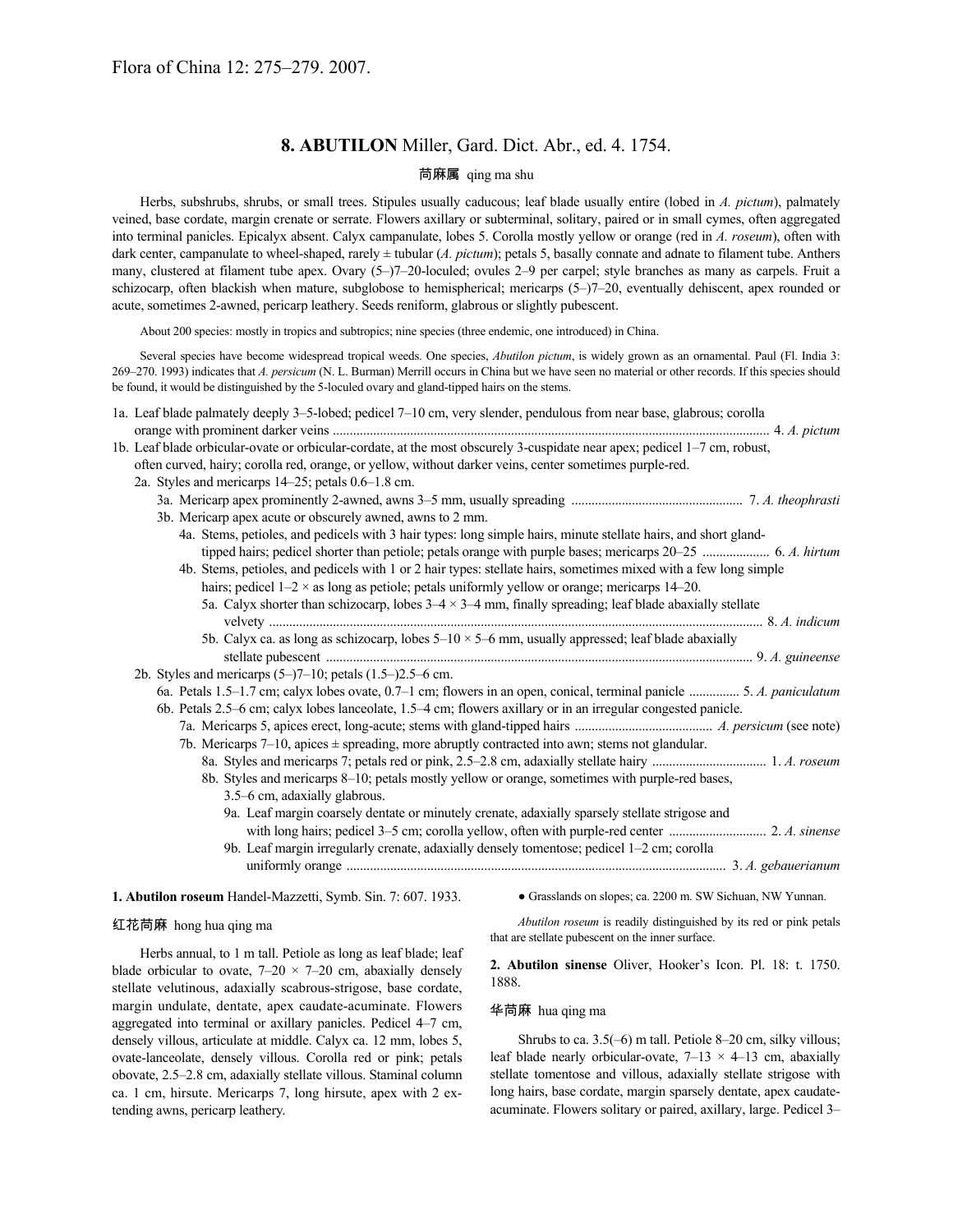5 cm, densely tomentose and villous. Sepals lanceolate, 1.5–2.5  $\times$  0.5–0.8 mm, densely stellate tomentose, connate at base. Corolla yellow with purple-red center, campanulate; petals obovate, 3.5–5 cm. Staminal column 2.5–3 cm, glabrous. Ovary 8–10-loculed; stigmas capitate. Schizocarp  $2-3 \times 1.5-2.2$  cm; mericarps 8–10, apex pointed, stellate, pericarp leathery. Seeds 7–9 per mericarp, reniform, sparsely hispid. Fl. Jan–May.

Open forests on slopes, bamboo forests, scrub on slopes; 300– 2000 m. Guangdong, Guangxi, Guizhou, Hubei, Sichuan, Yunnan [N Thailand].

- 1a. Leaf blade ovate, margin coarsely dentate
- ..................................................................... 2a. var. *sinense* 1b. Leaf blade suborbicular, margin subentire or minutely crenate ............................... 2b. var. *edentatum*

#### **2a. Abutilon sinense** var. **sinense**

# 华苘麻(原变种) hua qing ma (yuan bian zhong)

Leaf blade ovate, margin coarsely dentate, apex caudateacuminate.

Open forests on slopes, bamboo forests; 300–2000 m. Guangdong, Guangxi, Guizhou, Hubei, Sichuan, Yunnan [N Thailand].

**2b. Abutilon sinense** var. **edentatum** K. M. Feng in C. Y. Wu, Fl. Yunnan. 2: 202. 1979.

## 无齿华苘麻 wu chi hua qing ma

Leaf blade suborbicular, margin subentire or minutely sparsely crenate, apex long caudate-acuminate.

● Scrub on slopes; ca. 1200 m. W Yunnan (Luxi).

**3. Abutilon gebauerianum** Handel-Mazzetti, Symb. Sin. 7: 607. 1933.

#### 滇西苘麻 dian xi qing ma

*Abutilon sinense* Oliver var. *yunnanense* Hochreutiner.

Shrubs, to 3 m tall. Branchlets gray stellate tomentose. Stipules subulate, ca. 5 mm, caducous; leaf blade ovate-cordate,  $4-8 \times 4-8$  cm, both surfaces densely tomentose, base cordate, margin irregularly crenate, apex long caudate-acuminate. Flowers solitary, axillary, large. Pedicel 1–2 cm, densely tomentose, apically articulate. Sepals cup-shaped, 2–2.5 cm, densely tomentose, lobes 5, lanceolate. Corolla orange; petals cuneateobovate, 4–6 cm. Staminal column ca. 5 cm, glabrous. Ovary 8–10-loculed. Schizocarp ca. 2 cm; mericarps 8–10, tomentose, apex pointed, pericarp leathery. Seeds reniform, ca. 2 mm in diam., sparsely hispid. Fl. Jan–Feb.

● Scrub in dry hot river valleys; 700–2500 m. SW Yunnan.

*Abutilon gebauerianum* is similar to *A. sinense*, but it can be distinguished by its densely tomentose and crenate leaves and even larger flowers.

**4. Abutilon pictum** (Gillies ex Hooker) Walpers, Repert. Bot. Syst. 1: 324. 1842.

金铃花 jin ling hua

*Sida picta* Gillies ex Hooker, Bot. Misc. 3: 154. 1833; *Abutilon striatum* Dickson ex Lindley; *S. striata* (Dickson ex Lindley) Dietrich.

Shrubs evergreen, to 1 m tall. Stipules subulate, ca. 8 mm, caducous; petiole 3–5 cm, glabrous; leaf blade palmately 3–5 lobed, 5–8 cm in diam., abaxially glabrous or sparsely stellate, margin serrate or dentate, apex long acuminate. Flowers solitary, axillary. Pedicel pendulous, 7–10 cm, glabrous. Calyx campanulate, ca. 2 cm, lobes 5, ovate-lanceolate, parted to 3/4 of calyx, densely brown stellate puberulent. Corolla orange, with purple veins, campanulate, ca. 3 cm in diam.; petals obovate, 3–5 cm, sparsely pilose abaxially. Filament tube ca. 3.5 cm. Ovary hairy, 10-loculed; style branches purple, longer than filament tube; stigma capitate. Fruit unknown. Fl. May–Jul.

Cultivated. Beijing, Fujian, Hubei, Jiangsu, Liaoning, Yunnan, Zhejiang [native to South America (Brazil, Uruguay); cultivated worldwide].

*Abutilon pictum* is widely grown as an ornamental. A variegated cultivar ('Thompsonii') is popular.

**5. Abutilon paniculatum** Handel-Mazzetti, Symb. Sin. 7: 606. 1933.

### 圆锥苘麻 yuan zhui qing ma

Shrubs, deciduous, to 2 m tall, most parts stellate tomentose. Branchlets slender, terete. Stipules filiform, 1–2 cm; petiole 3–5 cm, tomentose; leaf blade ovate-cordate,  $4-9 \times 4-7$  cm, both surfaces densely stellate tomentose, base cordate, margin irregularly crenate, apex long caudate. Flowers in conical, terminal panicle. Pedicel 2–3 cm, articulate near apex. Calyx diskshaped, lobes 5, ovate, 7–10 mm. Corolla yellow to orange, 1.5– 2 cm in diam.; petals obovate, 1.5–1.7 cm, glabrous. Filament tube stellate hispid. Schizocarp nearly globose; mericarps 10, ovate, ca. 4 mm, apex rounded. Fl. Jun–Aug.

• Scrub on slopes, roadsides; 2300–3000 m. SW Sichuan (Muli), NW Yunnan.

**6. Abutilon hirtum** (Lamarck) Sweet, Hort. Brit. 1: 53. 1826.

### 恶味苘麻 e wei qing ma

Subshrublike herbs, ca. 80 cm tall. Branchlets, leaves, petioles, and pedicels densely hairy, with long hirsute and short gland-tipped hairs, or densely tomentose. Stipules filiform, ca. 5 mm, reflexed; petiole 2–9 cm; leaf blade orbicular-cordate, 3–8  $\times$  3.5–7 cm, both surfaces stellate tomentose, base cordate, margin denticulate, apex cuspidate. Flowers solitary, axillary, large. Pedicel shorter than petiole, apically articulate. Calyx campanulate, lobes 5, ovate, 8–10 mm, densely tomentose. Corolla orange with purple center; petals obovate, ca. 1.5 cm, adaxially glabrous. Filament tube ca. 1 cm, stellate hairy at base. Schizocarp nearly globose, ca.  $1 \times 1.5$  cm, apex truncate; mericarps 20–25, stellate hispid with long hairs. Seeds 3–5, nearly reniform, pilose. Fl. Apr–Jun.

Grasslands; 300–1300 m. Yunnan [India, Indonesia, Pakistan, Sri Lanka, Thailand, Vietnam; Africa, SW Asia (Arabia), Australia].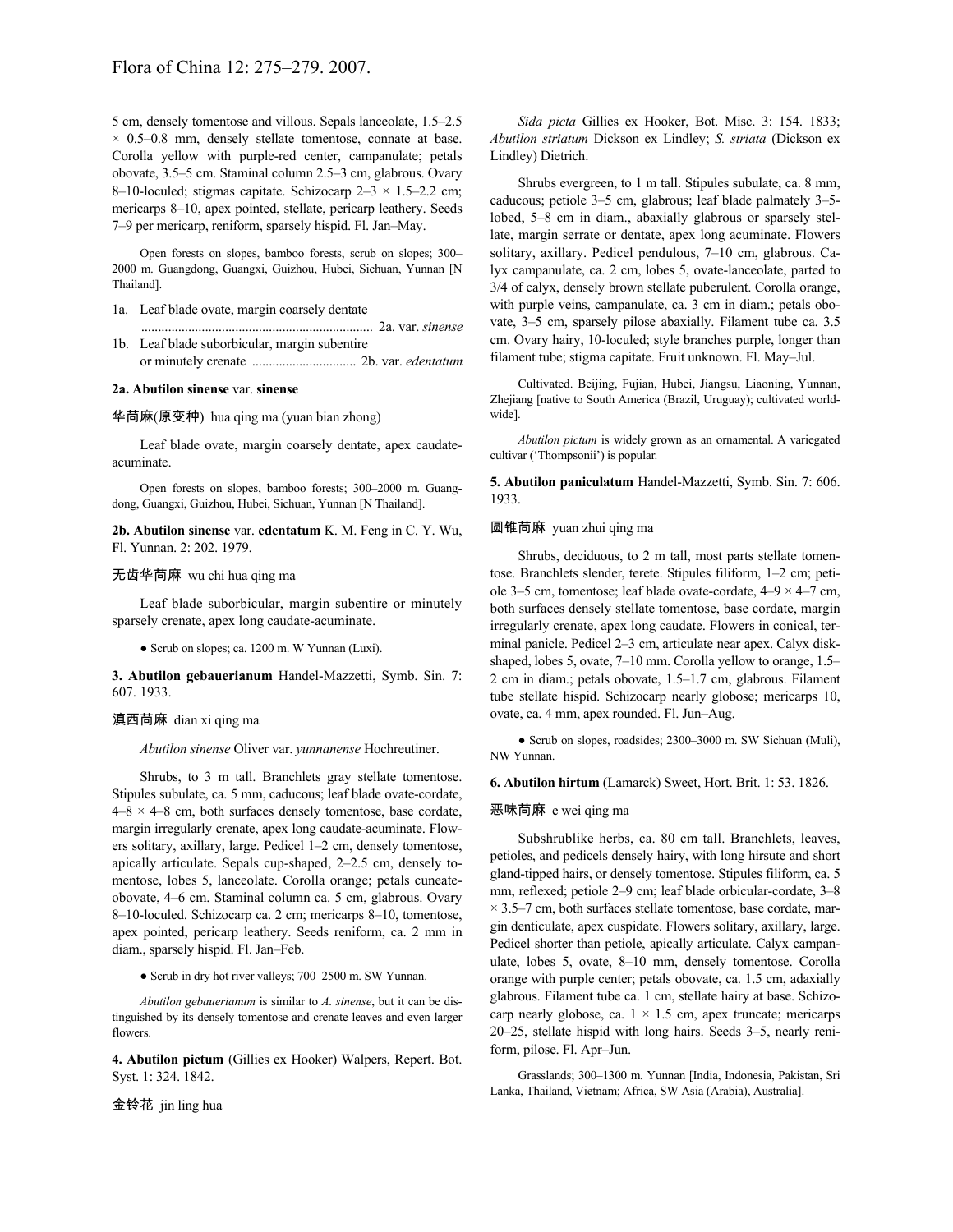- 1a. Branchlets, petioles, leaves, and pedicels densely hairy with long hirsute and short glandular hairs ............................................. 6a. var. *hirtum*
- 1b. Branchlets, petioles, leaves, and pedicels densely tomentose ............................ 6b. var. *yuanmouense*

#### **6a. Abutilon hirtum** var. **hirtum**

#### 恶味苘麻(原变种) e wei qing ma (yuan bian zhong)

*Sida hirta* Lamarck, Encycl. 1: 7. 1783; *Abutilon graveolens* (Roxburgh ex Hornemann) Wight & Arnott; *A. graveolens* var. *hirtum* (Lamarck) Masters; *A. indicum* (Linnaeus) Sweet var. *hirtum* (Lamarck) Grisebach; *S. graveolens* Roxburgh ex Hornemann.

Branchlets, petioles, leaves, and pedicels densely hairy, both long hirsute and shortly glandular.

Grasslands; 300–400 m. SE Yunnan (Jinping) [India, Indonesia, Pakistan, Sri Lanka, Thailand, Vietnam; Africa, SW Asia (Arabia), Australia].

**6b. Abutilon hirtum** var. **yuanmouense** K. M. Feng in C. Y. Wu, Fl. Yunnan. 2: 204. 1979.

#### 元谋恶味苘麻 yuan mou e wei qing ma

Branchlets, petioles, leaves, and pedicels densely tomentose, not long hirsute.

● Dry and hot grasslands; 1200–1300 m. Yunnan (Yuanmou).

#### **7. Abutilon theophrasti** Medikus, Malvenfam. 28. 1787.

#### 苘麻 qing ma

*Sida abutilon* Linnaeus, Sp. Pl. 2: 685. 1753; *Abutilon avicennae* Gaertner, nom. illeg.superfl.; *A. avicennae* var. *chinense* Skvortsov; *A. avicennae* f. *nigrum* Skvortsov; *A. californicum* Bentham; *A. pubescens* Moench; *A. theophrasti* var. *chinense* (Skvortsov) S. Y. Hu; *A. theophrasti* var. *nigrum* (Skvortsov) S. Y. Hu; *A. tiliifolium* (Fischer) Sweet; *S. tiliifolia* Fischer.

Herbs subshrublike, annual, 1–2 m tall. Petiole 3–12 cm, stellate hairy; leaf blade orbicular-cordate, 5–10 cm in diam., both surfaces densely stellate pubescent, base cordate, margin minutely crenate, apex long acuminate. Flowers solitary, axillary, yellow. Pedicel 1–3 cm, pubescent, articulate near apex. Calyx cup-shaped, densely puberulent, lobes 5, ovate, ca. 6 mm. Corolla uniformly yellow; petals obovate, ca. 1 cm. Filament tube glabrous. Ovary 15–20-loculed, 1–1.5 cm, densely pubescent, apex truncate. Capsule semiglobose, ca.  $1.2 \times 2$  cm; mericarps 15–20, stellate pilose, apex 2-awned, awns spreading, 3–5 mm, hairy. Seed reniform, brown, stellate puberulent. Fl. Jul–Aug.

Disturbed areas, neglected fields, also cultivated. Anhui, Fujian, Gansu, Guangdong, Guangxi, Hebei, Heilongjiang, Henan, Hubei, Hunan, Jiangsu, Jiangxi, Jilin, Liaoning, Nei Mongol, Ningxia, Shaanxi, Shandong, Shanghai, Sichuan, Taiwan, Xinjiang, Yunnan [India, Japan, Kazakhstan, Korea, Kyrgyzstan, Mongolia, Pakistan, Russia, Tajikistan, Thailand, Turkmenistan, Uzbekistan, Vietnam; Africa, SW Asia, Australia, Europe, North America].

*Abutilon theophrasti* is extensively cultivated for its bast fibers, which are used to make string, rope, shoes, rugs, and countless other items; it is also used medicinally for fever, dysentery, and stomachaches. The fiber is known as "China Jute" or "Tientsin Jute."

**8. Abutilon indicum** (Linnaeus) Sweet, Hort. Brit. 1: 54. 1826.

#### 磨盘草 mo pan cao

*Sida indica* Linnaeus, Cent. Pl. 2: 26. 1756; *Abutilon asiaticum* (Linnaeus) Sweet; *Abutilon cavaleriei* H. Léveillé; *A. cysticarpum* Hance ex Walpers; *A. indicum* var. *populifolium* (Lamarck) Wight & Arnott; *A. populifolium* (Lamarck) G. Don; *S. asiatica* Linnaeus; *S. populifolia* Lamarck.

Herbs subshrublike, annual or perennial, erect, many branched, 1–2.5 m, entire plant gray puberulent. Stipules subulate, 1–2 mm, curved outward; petiole 2–4 cm, gray puberulent and sparsely hairy, hairs silklike, ca. 1 mm; leaf blade ovate-orbicular or nearly orbicular,  $3-9 \times 2.5-7$  cm, densely gray stellate puberulent, base cordate, margin irregularly serrate, apex acute or acuminate. Flowers solitary, axillary, 2–2.5 cm in diam. Pedicel ca. 4 cm, articulate near apex, gray stellate puberulent. Calyx green, disk-shaped, 6–10 mm in diam., densely gray puberulent, lobes 5, broadly ovate, apex acute. Corolla uniformly yellow; petals 7–8 mm. Staminal column stellate scabrous. Ovary 15–20-loculed. Fruit black, flat topped, ca. 1.5 cm in diam.; mericarps 15–20, apex acute, slightly awned, long stellate scabrous. Seeds reniform, sparsely stellate. Fl. Jul–Oct.

Disturbed sites on sandy soils; below 800(–1500) m. Fujian, Guangdong, Guangxi, Guizhou, Hainan, Sichuan, Taiwan, Yunnan [Bhutan, Cambodia, India, Indonesia, Laos, Myanmar, Nepal, Sri Lanka, Thailand, Vietnam].

Some authors, such as Borssum Waalkes (Blumea 14: 175. 1966), include the following species within *Abutilon indicum*.

**9. Abutilon guineense** (Schumacher) E. G. Baker & Exell, J. Bot. 74(Suppl.): 22. 1936.

# 几内亚磨盘草 ji nei ya mo pan cao

Herbs erect, 0.5–2 m tall, whole plant gray stellate puberulent. Stipules filiform, 3–6 mm, reflexed; petiole shorter to slightly longer than leaf blade, pubescent; leaf blade cordate, ovate, or nearly orbicular, sometimes obscurely 3-lobed, 1.5–  $8(-10) \times 1-6(-10)$  cm, abaxially densely stellate puberulent or pubescent, adaxially sparsely stellate scabrous with long hairs or pubescent, base cordate, margin irregularly crenate or dentate, apex obtuse, acute, or acuminate. Flowers solitary, axillary. Pedicel 4–7 cm, pubescent, articulate near apex. Calyx campanulate or disk-shaped, ca.  $1.2 \times 1.7{\text -}2$  cm, lobes roundedovate or ovate-acuminate, ca. 6 mm, densely stellate puberulent, apex acute. Petals yellow, obovate, ca. 0.6 or 1.8 cm, glabrous, bearded on claw. Staminal column glabrous or hairy. Schizocarp flattened-globose, ca.  $0.7 \times 1 - 1.5$  cm in diam.; mericarps 14–20, stellate scabrous, apex acute, shortly awned, wall leathery, dehiscing on plant. Seeds reniform, glandularhairy.

Grasslands, scrub-covered slopes. Hainan, Sichuan, Taiwan, Yunnan [Indonesia, Malaysia, New Guinea; Africa, Australia].

Verdcourt (in sched.) has commented on Asian material named as *Abutilon guineense* that he does not believe it is conspecific with the African type of this species. This obviously merits more detailed in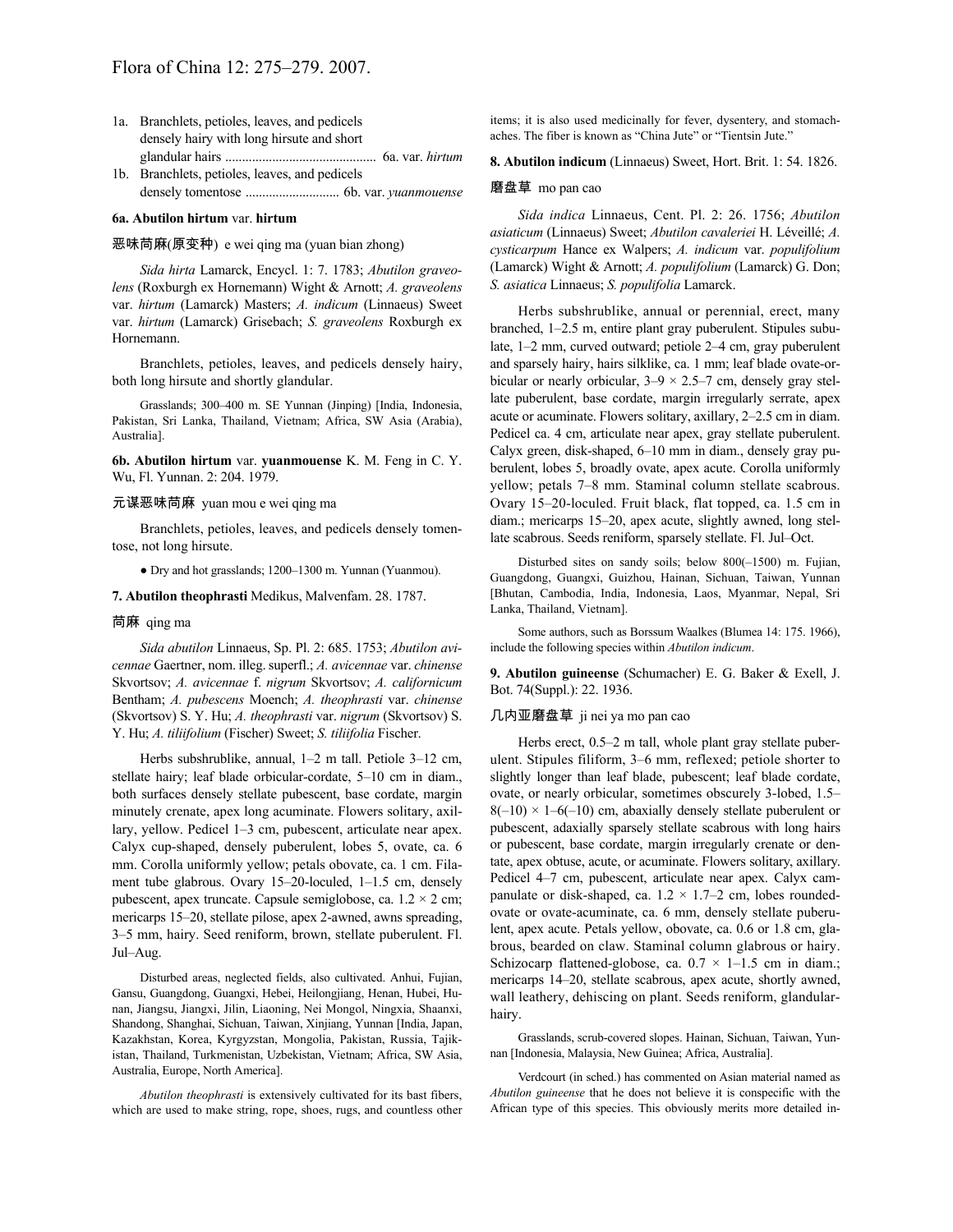vestigation.

- 1a. Calyx campanulate; petals ca. 1.8 cm; staminal column glabrous ...................... 9a. var. *guineense*
- 1b. Calyx disk-shaped; petals ca. 0.6 cm; staminal column stellate hairy .................. 9b. var. *forrestii*

## **9a. Abutilon guineense** var. **guineense**

# 几内亚磨盘草(原变种) ji nei ya mo pan cao (yuan bian zhong)

*Sida guineensis* Schumacher, Kongel. Danske Vidensk. Selsk., Naturvidensk. Math. Afh. 4: 81. 1829; *Abutilon indicum* (Linnaeus) Sweet subsp. *guineense* (Schumacher) Borssum Waalkes; *A. indicum* var. *guineense* (Schumacher) K. M. Feng; *A. taiwanense* S. Y. Hu.

Herbs ca. 0.5 m tall. Stipules ca. 3 mm; petiole usually shorter than leaf blade; leaf blade cordate, ovate, or nearly orbicular,  $1.5-8 \times 1-6$  cm, abaxially densely stellate puberulent, adaxially sparsely stellate scabrous with long hairs, margin irregularly crenate, apex obtuse or acute. Calyx campanulate. Petals ca. 1.8 cm. Staminal column glabrous.

Hainan, Taiwan [Indonesia, Malaysia, New Guinea; Africa, Australia].

The identification of Asian material as the African *Abutilon guineense* is questioned by Verdcourt (in sched.).

**9b. Abutilon guineense** var. **forrestii** (S. Y. Hu) Y. Tang, **comb. nov.**

# 小花磨盘草 xiao hua mo pan cao

Basionym: *Abutilon forrestii* S. Y. Hu, Fl. China, Malvaceae [Fam. 153], 34. 1955; *A. bidentatum* Hochstetter ex A. Richard var. *forrestii* (S. Y. Hu) Abedin; *A. indicum* var. *forrestii* (S. Y. Hu) K. M. Feng.

Herbs to 2 m tall. Stipules 5–6 mm; petiole as long as leaf blade or slightly longer; leaf blade orbicular-cordate, often 3 toothed near apex, 5–10 cm in diam., both surfaces pubescent, margin irregularly dentate, apex acuminate. Calyx disk-shaped. Petals ca. 0.6 cm. Staminal column stellate puberulent.

● Grasslands, scrub-covered slopes in dry hot valley of Jinsha Jiang; 1000–1500 m. Sichuan, Yunnan.

This variety differs from the typical variety by the much smaller flowers and fruits and the shorter and more acute mericarp awns. These distinctions seem better defined than those between many of the accepted species.